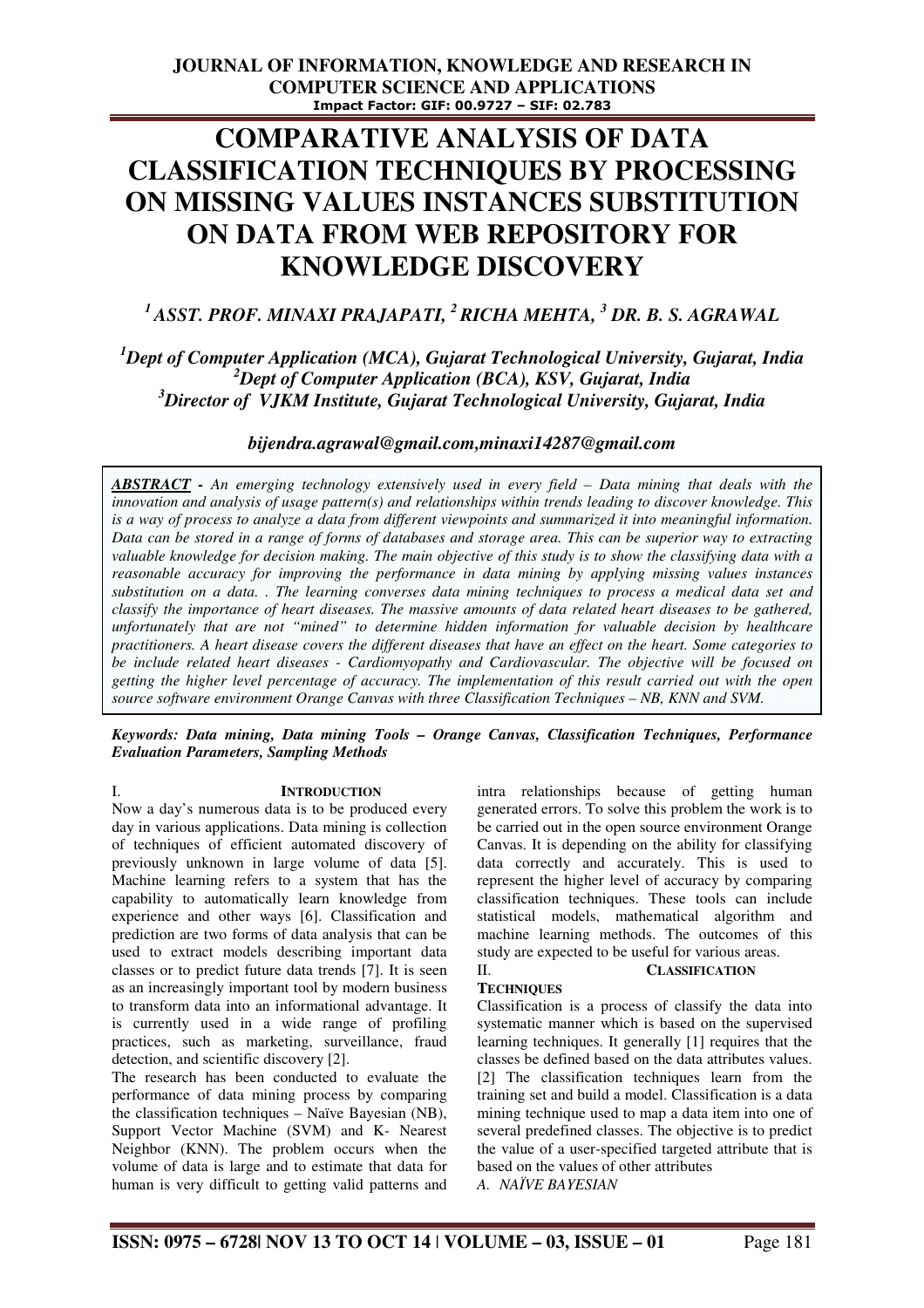Naïve Bayesian uses the concept of Bayesian theorem with strong independence assumptions. A naive Bayesian classifier could be defined as an independent feature model deals with a simple probabilistic classifier. The main goal of this classifier is to build a rule which will allow assigning the viewpoint of the objects to a class objects. The good thing of this technique is to estimate the performance of this technique which needs not a large amount of data to work but it also works well on small amount of data on many composite problems.

### *B. KNN*

KNN algorithm is [3] considered as statistical learning algorithm and easy to implement. It is a technique for classifying objects which is based on closest training data in the feature space. KNN is used for pattern recognition. It is most popular algorithm for text categorization. KNN is a type of instance based learning or lazy learner. It is a simplest algorithm among the entire machine learning algorithm which is used to determine the class label of the object. KNN rules in effect compute the decision boundary in an implicit manner. Also, it is possible to compute decision boundary itself explicitly. The best choice of K depends upon the data; larger values of K reduce the effect of noise on the classification but make boundaries between classes less distance. A good K can be selected by various heuristic techniques. But the obvious drawback of this model is that many test records will not be classified because they do not match exactly with any training instances.

### *C. SUPPORT VECTOR MACHINE (SVM)*

SVM is a set of associated with [8] supervised learning methods used for classification and regression. In today's machine learning applications, support vector machines (SVM) [4] are considered a must try—it offers one of the most robust and accurate methods among all well-known techniques. SVM is a [9] developed techniques for multidimensional function approximation. SVM has the ability to handle the large feature space. It is successfully applied to a real world problem such as face recognition, text categorization, object detection and many other fields.

# III. **PROPOSED**

### **STRUCTURE OF PEP- KD**

The proposed PEP – KD Framework is used to implement the planned work. This PEP – KD Framework is designed on the basis of the usual Knowledge Data Discovery process and hence contains five phases initializing from Data Extraction to Data preprocessing which is followed by Processing and Evaluation Phase that finally leads to the proposed concluding Knowledge Discovery Phase. The detail flow of data and information in various phases is shown in FIGURE 3.1



### **FIGURE 3.1: PEP – KD FRAMEWORK**

# **AND RESULTS**

### IV. **IMPLEMENTATION**

The proposed work is implemented on a secondary datasets (A Cardiovascular dataset which is the category of heart disease) obtained from the UCI Repositories available on web at URL ("http://orange.biolab.si/datasets.psp"). The dataset is selected from clinical datasets of a status with missing values. The dataset is subjected to the selected three classification techniques – NB, KNN and SVM. The implementation as a part of experimental work is implemented on the platform of Orange Canvas software tool (version 2.7).

*A. Comparative Analysis* 

The outcomes are derived from the comparative analysis using Performance Evaluation Techniques on a Cardiovascular datasets pertaining to heart disease. The dataset is studied and evaluated to get the proposed outcomes.

### *B. Results*

The outcomes are derived from the comparative analysis using Performance Evaluation Techniques on a dataset pertaining to heart disease.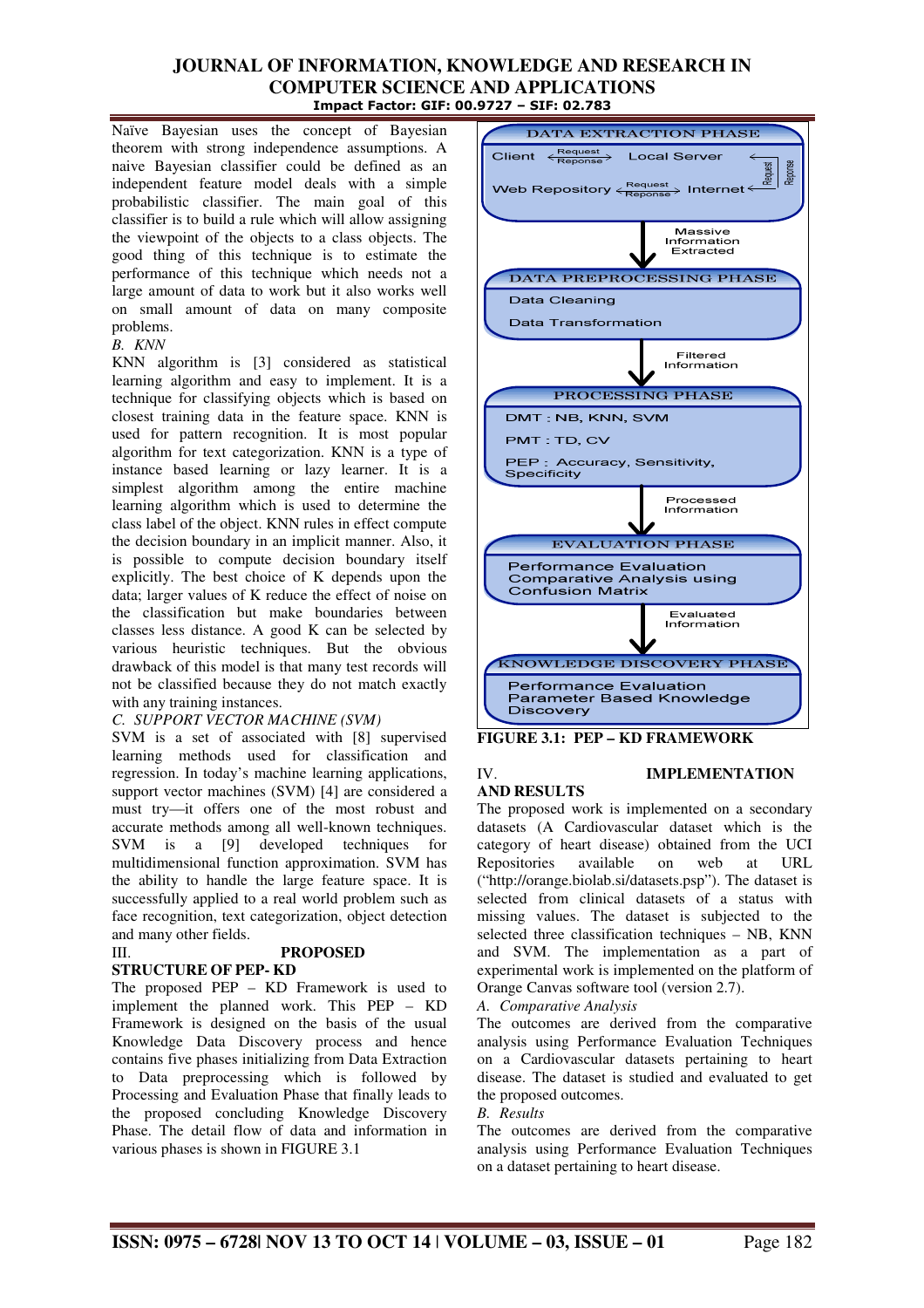*a. Cardiovascular Dataset with Missing Values* 

The Cardiovascular is to design a predictive model for presence of heart disease in patients which is obtained from the Cardiovascular dataset. The Cardiovascular dataset contains total 303 instances with 2.0% that is 6 locations of missing values. The dataset is preprocessed in two approaches.

*1. Missing values instances substitution*  The preprocessing is to be applied on the cardiovascular dataset by filling the missing values with mean value under the attribute. The aggregate value is to be taken from the mean value and put it on the place of missing information. The pre-processed dataset contain 303 instances with 13 attributes. The classifier output of NB, KNN and SVM is carried out with dual sampling methods. In CPESM 1, the testing is to be taken on train data and the classifier is evaluated based on the PEP. In CPESM 2, the Cross Validation is used by selecting the number of folds. *1.1. CPESM 1 - Test on Train Data* 

In CPESM 1 – Test on Train Data is used to discover the predictive relationships to examine the performance of classification techniques based on PEP- Accuracy, Sensitivity and Specificity.

TABLE 4.1 shows the performance of the classification techniques - NB, KNN and SVM based on the PEP. The outcome of the selected classification techniques based on CPESM 1 – Test on Train Data and PEP is obtained in Test Learner widget.

TABLE 4.1: ACCURACY, SENSITIVITY AND SPECIFICITY FOR NB, KNN, SVM

| PEP\Tech.   | <b>NB</b> | <b>KNN</b> | <b>SVM</b> |
|-------------|-----------|------------|------------|
| Accuracy    | 0.85      | 0.99       | 0.85       |
| Sensitivity | 0.86      | 1.00       | 0.87       |
| Specificity | 0.84      | 0.99       | 0.83       |

The outcomes of the analyzed result of processing phase is depicted graphically in the below FIGURE 4.1



FIGURE 4.1: EVALUATION RESULTS FOR CLASSIFICATION TECHNIQUES BASED ON PEP

The TABLE 4.2 shows the manually computed outcomes of confusion matrix based the PEP for each classification techniques using Kappa Statistics. Here, KNN obtained higher level of Accuracy, Sensitivity and Specificity with 0.99, 1.00, and 0.99 than other techniques.

TABLE 4.2: MANUALLY MANUAL ACHIEVED OUTCOMES FOR NB, KNN, SVM BASED ON PEP FORM CONFUSION MATRIX

|                                   | <b>PEP\Tech.</b>   | <b>NB</b> | KNN  | <b>SVM</b> |
|-----------------------------------|--------------------|-----------|------|------------|
| <b>Confusion</b><br><b>Matrix</b> | Accuracy           | 0.85      | 0.99 | 0.85       |
|                                   | <b>Sensitivity</b> | 0.86      | 1.00 | 0.87       |
|                                   | <b>Specificity</b> | 0.84      | 0.99 | 0.83       |

The comparative analysis of CPESM 1 automated computed outcomes shown in TABLE 4.1 and manually computed outcomes depicted in TABLE 4.2 signifies that both the approaches gives the identical results of classification techniques based on PEP justifying the Accuracy of the prediction.

*1.2. CPESM 2 - Multi - Fold Cross Validation*  In the CPESM 2 - Multi-Fold Cross Validation that is K-Fold Cross Validation is performed on classification techniques - NB, KNN and SVM, by keeping k values ranging from 5 Fold to 10 - Fold Cross Validation used to verify the Accuracy level of the data by step by step increment folds of Cross Validation method. TABLE 4.3, 4.4 and 4.5 illustrate the evaluation outcomes of NB, KNN, and SVM at the growing level from 5 to 10 - Fold Cross Validation.

TABLE 4.3: ACCURACY, SENSITIVITY, SPECIFICITY AT DIFFERENT LEVEL FOR NB  $\overline{\mathbf{NP}}$ 

| ND               |                 |                    |                    |
|------------------|-----------------|--------------------|--------------------|
| <b>Value\PEP</b> | <b>Accuracy</b> | <b>Sensitivity</b> | <b>Specificity</b> |
| $K=5$            | 0.84            | 0.86               | 0.81               |
| $K=6$            | 0.82            | 0.85               | 0.78               |
| $K=7$            | 0.83            | 0.87               | 0.78               |
| $K=8$            | 0.83            | 0.84               | 0.81               |
| $K=9$            | 0.82            | 0.84               | 0.80               |
| $K=10$           | 0.83            | 0.87               | 0.79               |
| <b>TABLE</b>     | 4.4:            | ACCURACY,          | SENSITIVITY,       |

SPECIFICITY AT DIFFERENT LEVEL FOR KNN **KNN** 

| <b>Value\PEP</b> | <b>Accuracy</b> | <b>Sensitivity</b> | <b>Specificity</b> |
|------------------|-----------------|--------------------|--------------------|
| $K=5$            | 0.77            | 0.80               | 0.73               |
| $K=6$            | 0.77            | 0.79               | 0.74               |
| $K=7$            | 0.78            | 0.81               | 0.75               |
| $K=8$            | 0.77            | 0.79               | 0.75               |
| $K=9$            | 0.78            | 0.80               | 0.75               |
| $K=10$           | 0.77            | 0.79               | 0.73               |

TABLE 4.5: ACCURACY, SENSITIVITY, SPECIFICITY AT DIFFERENT LEVEL FOR SVM **SVM** 

| <b>Value\PEP</b> | Accuracy | <b>Sensitivity</b> | <b>Specificity</b> |
|------------------|----------|--------------------|--------------------|
| $K=5$            | 0.84     | 0.85               | 0.82               |
| $K=6$            | 0.82     | 0.85               | 0.78               |
| $K=7$            | 0.83     | 0.86               | 0.80               |
| $K=8$            | 0.82     | 0.85               | 0.78               |
| $K=9$            | 0.83     | 0.85               | 0.79               |
| $K=10$           | 0.83     | 0.85               | 0.81               |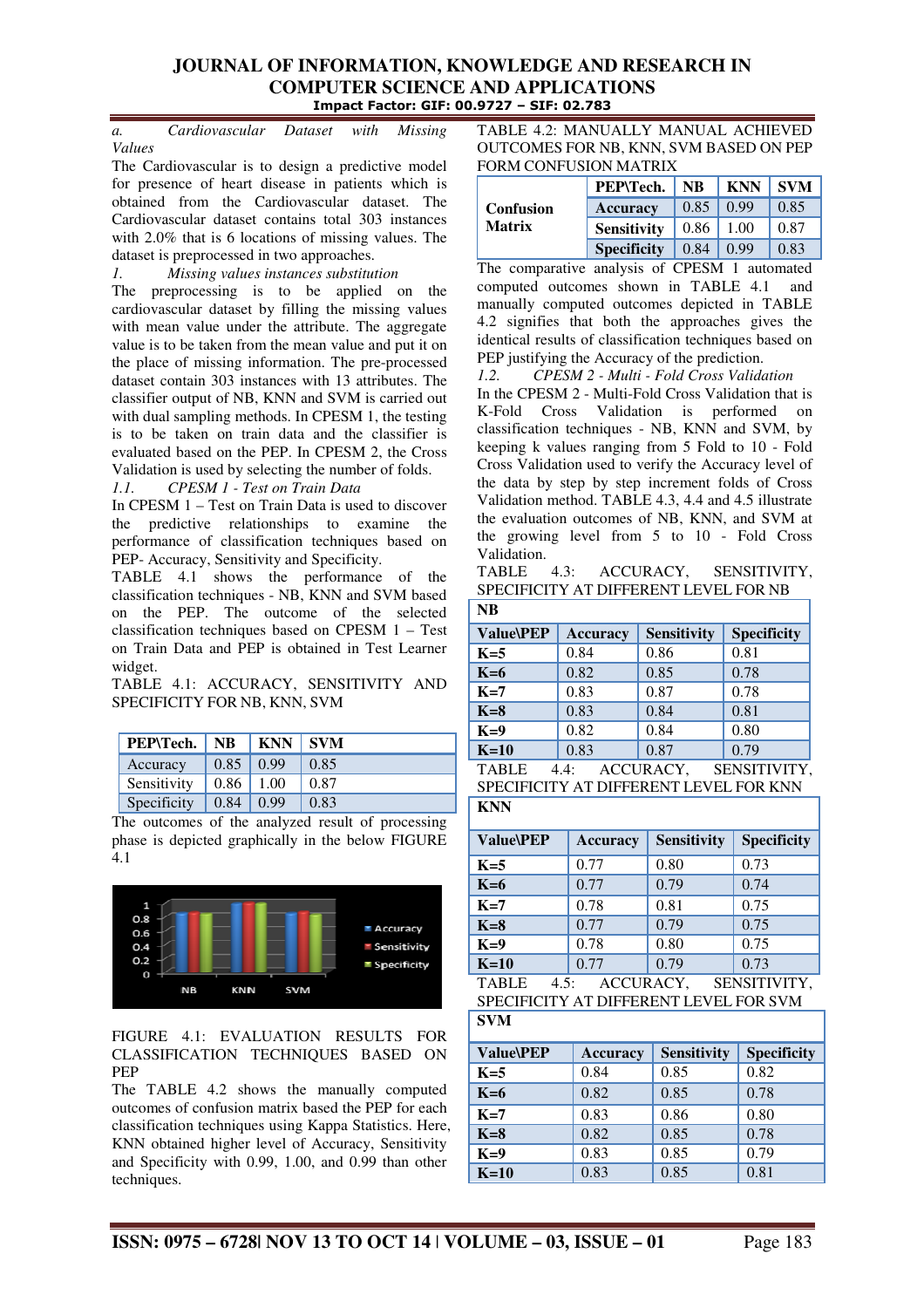That overall result of each NB, KNN, and SVM techniques are obtained by taking an average of PEP to get an appropriate result is shown in the TABLE 4.6. The average Accuracy PEP outcomes of SVM and NB are 0.83 which is higher than KNN with 0.77 respectively. The average Sensitivity of PEP of NB is 0.86 which is higher than SVM and KNN with 0.85 & 0.80 outcomes and even the average Specificity of PEP of SVM and NB are 0.80 which is also higher in comparison to KNN with the value of 0.74.

TABLE 4.6: AVERAGE RESULT OF EACH CLASSIFICATION TECHNIQUES

| СЕЛЬЯН ІСЛІНОГУ ТЕСПІЧІОСЕВ |      |            |            |  |  |
|-----------------------------|------|------------|------------|--|--|
| PEP\Tech.                   | NB   | <b>KNN</b> | <b>SVM</b> |  |  |
| <b>Accuracy</b>             | 0.83 | 0.77       | 0.83       |  |  |
| <b>Sensitivity</b>          | 0.86 | 0.80       | 0.85       |  |  |
| <b>Specificity</b>          | 0.80 | 0.74       | 0.80       |  |  |

The outcomes of the analyzed result of processing phase is depicted graphically in the below FIGURE 4.2



### FIGURE 4.2: AVERAGE OUT THE EVALUATION RESULTS FOR CLASSIFICATION TECHNIQUES BASED ON PEP

The comparative outcomes of CPESM 2 when analyzed for the Accuracy (depicting the aptness of the dataset), Sensitivity(defining the heart problem of the patients) and Specificity(focusing the normal status of a patients) summarizes that the SVM achieved higher Accuracy, Sensitivity and Specificity in implementing CPESM 2.

TABLE 4.7: MANUAL AVERAGE EVALUATION RESULT OF CONFUSION MATRIX

| PEP\Tech.          | <b>NB</b> | <b>KNN</b> | <b>SVM</b> |
|--------------------|-----------|------------|------------|
| <b>Accuracy</b>    | 0.83      | 0.77       | 0.83       |
| <b>Sensitivity</b> | 0.86      | 0.80       | 0.85       |
| <b>Specificity</b> | 0.80      | 0.74       | 0.80       |

The average Accuracy PEP outcomes of SVM and NB are 0.83 which is higher than KNN with 0.77. The average Sensitivity of PEP of NB is 0.86 which is higher than SVM and KNN with 0.85 & 0.80 outcomes and even the average Specificity of PEP of SVM and NB are 0.80 which is also higher in comparison to KNN with the value of 0.74.

The outcomes of the analyzed result of processing phase is depicted graphically in the below FIGURE 4.3



### FIGURE 4.3: AVERAGE RESULT OF CLASSIFICATION TECHNIQUES

The comparative analysis the used techniques manually computed outcomes in CPESM 2 is similar for Accuracy, Sensitivity and Specificity to the automated computed outcomes when analyzed till 2 decimal level. Therefore, both the computation methods conclude that SVM contain higher aptness in Accuracy and Specificity.

*1.3. Results* 

The comparative evaluation analysis of selected Classification Techniques – NB, KNN and SVM using the dual CPESMs based on three PEP – Accuracy, Sensitivity & Specificity concludes that when automated and manually computed in the CPESM 1 : Test on Train Data - the KNN achieved higher level of Accuracy and in CPESM 2 : Multi-Fold Cross Validation - the SVM achieved higher level of Accuracy.

The overall consolidate result of the Case 1 is evaluated by filling mean values instead of missing values is summarized in TABLE 4.8

TABLE 4.8: SUMMARY TABLE FOR CASE 1 (CARDIOVASCULAR) BY FILLING MEAN VALUES INSTEAD OF MISSING VALUES

| <b>CPESM</b>         | <b>CARDIOVASCULAR)</b><br><b>Filling</b><br>by<br><b>Mean Values</b>         |         |         |           |         |         |
|----------------------|------------------------------------------------------------------------------|---------|---------|-----------|---------|---------|
| <b>PEP\Tec</b><br>h. | <b>Train</b><br>Multi- fold cross<br><b>Test</b><br>on<br>validation<br>Data |         |         |           |         |         |
|                      | <b>NB</b>                                                                    | KN<br>N | SV<br>M | <b>NB</b> | KN<br>N | SV<br>M |
| <b>Accurac</b>       | 0.8                                                                          |         |         | 0.8       |         |         |
| y                    | 5                                                                            | 0.99    | 0.85    | 3         | 0.77    | 0.83    |
| <b>Sensitivi</b>     | 0.8                                                                          |         |         | 0.8       |         |         |
| ty                   | 6                                                                            | 1.00    | 0.87    | 6         | 0.80    | 0.85    |
| <b>Specifici</b>     | 0.8                                                                          |         |         | 0.8       |         |         |
| ty                   |                                                                              | 0.99    | 0.83    | 0         | 0.74    | 0.80    |

The comparative analysis based on TABLE 4.8 justifies that dual CPESMs, the CPESM 1 and CPESM 2 when evaluated concludes that CPESM 1 achieved optimum result for Accuracy in KNN with 0.98 than other technique on the other hand the CPESM 2 achieved optimum result for Accuracy in SVM with 0.84 than other techniques. Therefore, it can be stated that selecting the different CPESMs may affect the outcomes of the results, so an optimum choice of the Classification Technique based on a particular CPESM can be used to obtain the targeted outcome.